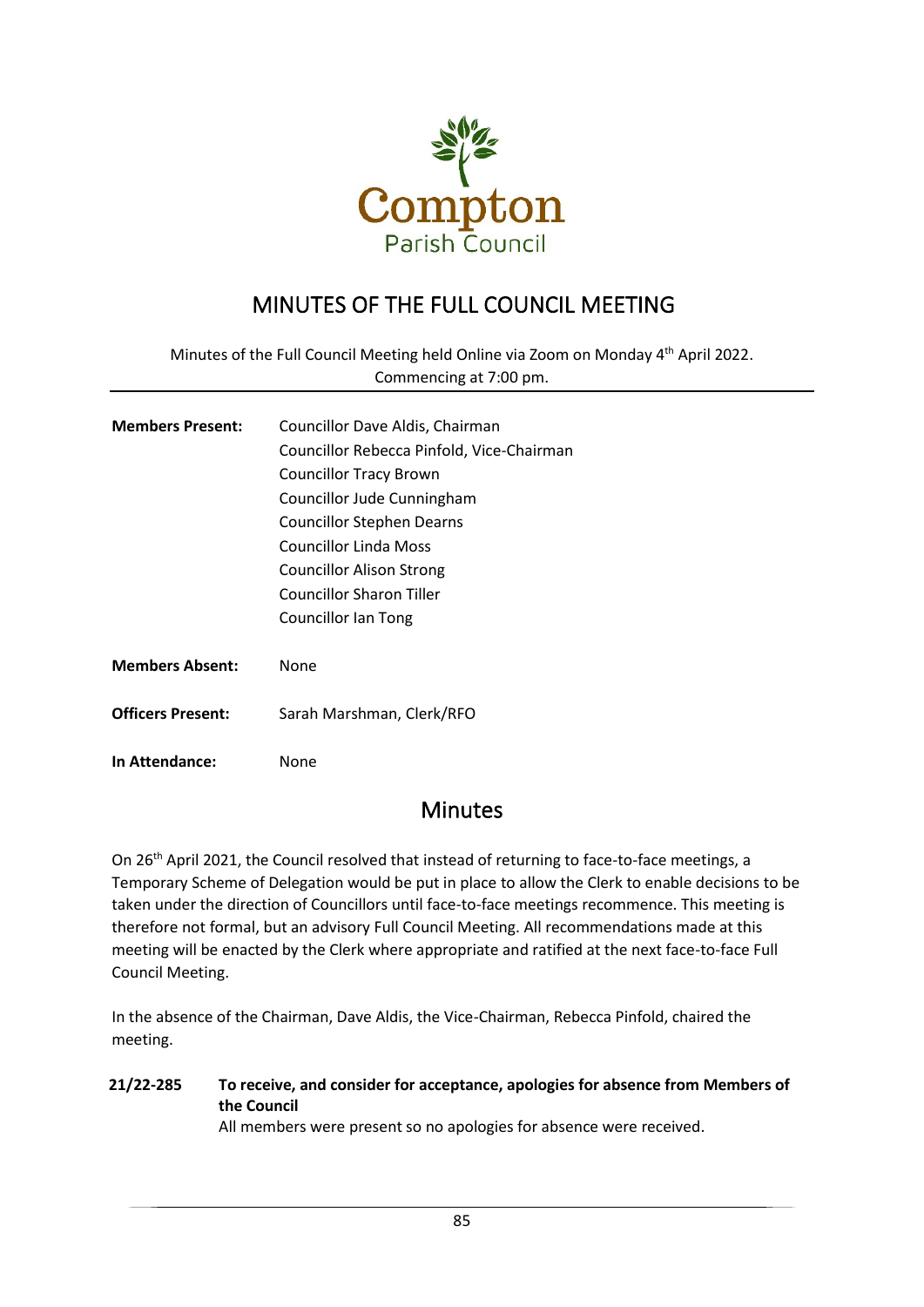**21/22-286 To receive any declarations of Disclosable Pecuniary Interests, Other Registerable Interests or Non-Registerable Interests by Members or the Clerk and to consider any requests for dispensation** Councillor Strong declared an interest in 21/22-293, planning application 21/02271/FULD Land North of 31 Horn Street. Councillor Tong declared an interest in 21/22-293, planning applications 22/00614/FULD an 22/00615/LBC 23 Tithe Barn Close.

## **21/22-287 To receive:**

**Questions or comments from members of the public regarding items on the agenda Representations from any member who has declared a personal interest** There were no questions, comments or representations.

### **21/22-288 To approve the Minutes and ratify the decisions made at the Full Council Meeting held on 28th March 2022** Resolved: Members agreed the minutes of the last meeting be accepted as a true record. The Chairman will sign these minutes once the decision has been ratified by Full Council.

- **21/22-289 To discuss any matters arising from the previous meeting** There were no matters arising.
- **21/22-290 To receive a report from the District Councillor** The District Councillor sent her apologies.
- **21/22-291 To review the minutes and recommendations from the following committees:** The following minutes were reviewed:

|                 | <b>Committee</b>   Meeting Date | <b>Minute Numbers</b> | Recommendations |
|-----------------|---------------------------------|-----------------------|-----------------|
| <b>Planning</b> | <b>None</b>                     |                       |                 |
| Personnel       | None                            |                       |                 |

## **21/22-292 To receive an update and review recommendations from the following working parties:**

**Burial Ground** The plans are being redrawn by Fowler Architecture and Planning in order to proceed with the application.

**Village Enhancement** Four bins have recently been installed. The Clerk will include information in Compilations and on social media regarding not using these bins for household waste.

**Digital** It is recommended the council purchases a new laptop for the Clerk. This will be included on the next agenda.

**Queen's Platinum Jubilee** A curtain-sided truck has been organised for the band. The lamppost signs and flag have been delivered.

**Streetlights** The Council is liaising with the director to progress this work.

**Allotments** The Council agreed not to rent out the plot that has recently been vacated which has the council shed on it that has recently been vacated.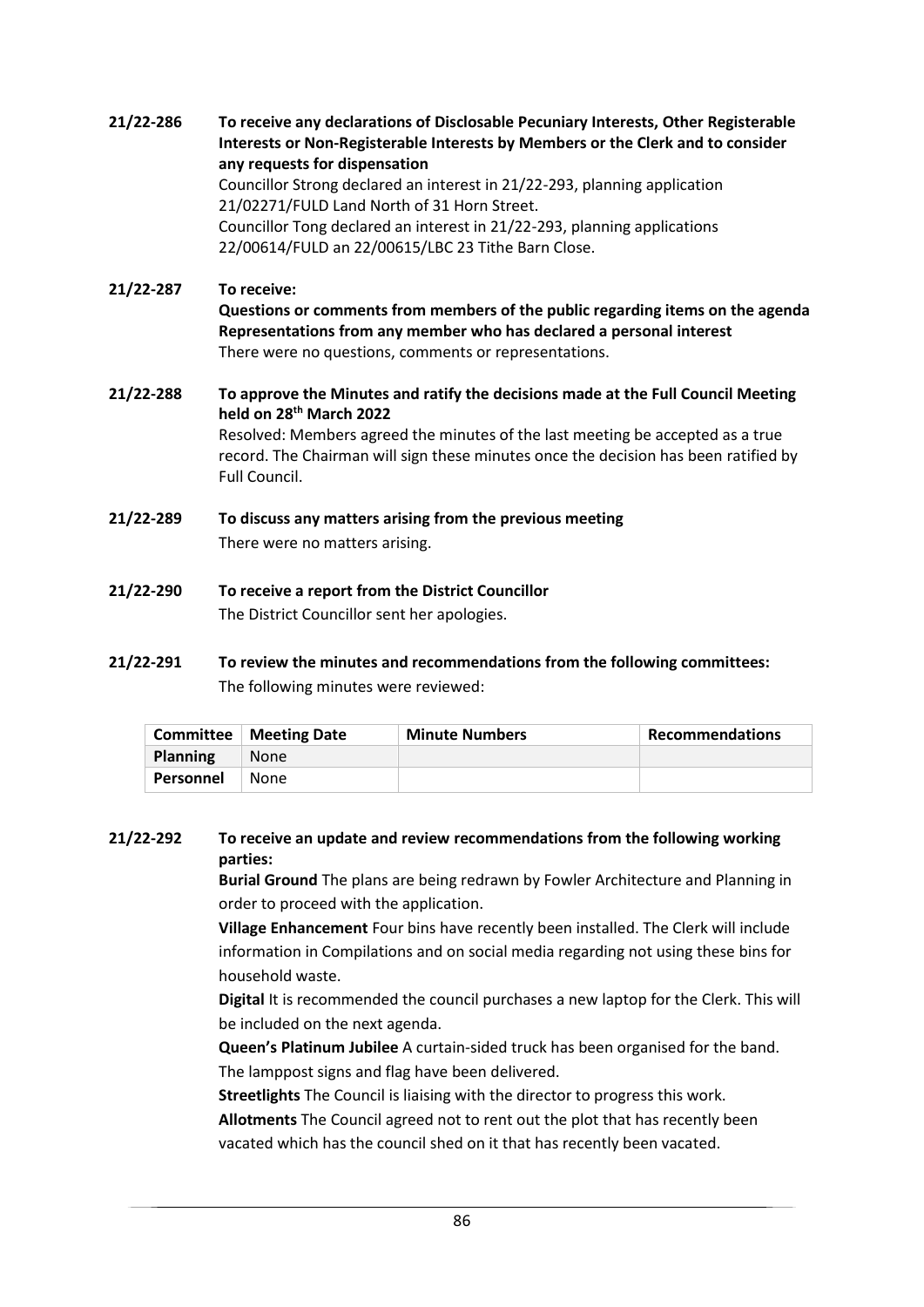### **21/22-293 Planning Applications :**

Councillor Strong left the meeting.

**21/22-293.1 To consider amendments to the following application and to agree on representation at the Western Area Planning Committee meeting:**

> [21/02271/FULD Land North Of 31 Horn Street, Compton](http://planning.westberks.gov.uk/rpp/index.asp?caseref=21/02271/FULD) - New 2 bedroom house Resolved: Not to send representation to the Western Area Planning Committee meeting regarding this application.

Councillor Strong rejoined the meeting.

## **21/22-293.2 To consider the following new planning applications:**

[22/00170/FUL Oakwood House, Coombe Road, Compton, RG20 6RQ](http://planning.westberks.gov.uk/rpp/index.asp?caseref=22/00170/FUL) - Change of use

of agricultural/paddock to be part of domestic curtilage Resolved: To submit a response of 'no objections' along with the following comments:

The Council would like to see a condition included to prevent further development on the land.

[22/00539/HOUSE 31 Burrell Road,](http://planning.westberks.gov.uk/rpp/index.asp?caseref=22/00539/HOUSE) Compton, RG20 6NP - Single storey rear extension. Front porch. New pitched roof to existing flat roof extension to side Resolved: To submit a response of 'no objections'.

[22/00614/FULD 23 Tithe Barn Close, Compton, RG20 6AA](http://planning.westberks.gov.uk/rpp/index.asp?caseref=22/00614/FULD) and [22/00615/LBC 23](http://planning.westberks.gov.uk/rpp/index.asp?caseref=22/00615/LBC)  [Tithe Barn Close, Compton, RG20 6AA](http://planning.westberks.gov.uk/rpp/index.asp?caseref=22/00615/LBC) - Section 73a Variation of Condition 2 (Approved Plans) of previously approved application 17/02861/FULD: Demolition of Manor Barn and construction of a pair semi-detached dwellings with associated parking, landscaping and amenity space. Resolved: To submit a response of 'no objections'.

## 22/00627/FUL Units 1 – [3, Old Station Business Park, Compton, RG20 6NE](http://planning.westberks.gov.uk/rpp/index.asp?caseref=22/00627/FUL) -

Retention of Portakabin building used as a canteen/break out area as well as office space for a period of 5 years.

Resolved: To object to the application and to submit the following comments: Temporary permission of a year was granted for this development previously, in application 21/00262/FUL, due to the need to meet COVID requirements. These requirements are no longer required and thus this reason is no longer valid. The Council raised concerns regarding the loss of parking spaces as vehicles are parked on the grass verges at this site so adequate parking is not currently provided before losing any parking spaces. The reduction of staff onsite due to COVID is no longer a valid reason for the loss of parking spaces, as cited in 21/00262/FUL, as this is no longer the case.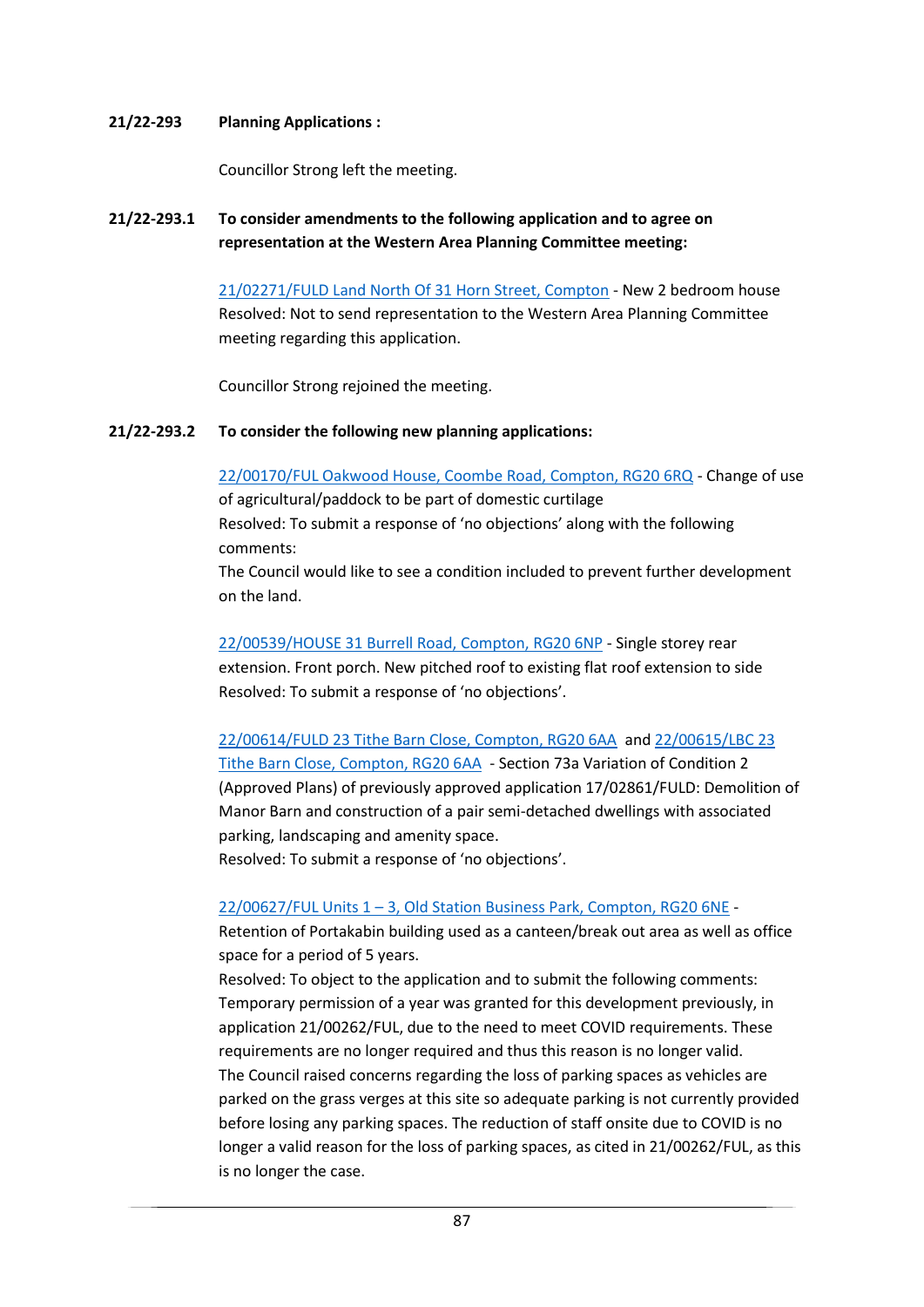The Council believes that granting permission for a 5-year period is excessive and too permanent and requests that if permission is granted, it be for a time period of 1 year only.

- **21/22-293.3 To consider whether to request the District Councillor calls in any planning applications to the Western Area Planning Committee** No applications were requested to be referred to the Western Area Planning Committee.
- **21/22-293.4 To consider whether to refer any planning applications for further response from the Council's planning consultants** Resolved: To refer the following planning application to the Council's planning consultants: 22/00627/FUL Units 1 – 3, Old Station Business Park, Compton, RG20 6NE
- **21/22-293.5 To receive a report on recent planning decisions taken by West Berkshire Council** The following decisions have been reported by West Berkshire Council since the last Parish Council meeting:
	- 21/03248/HOUSE Meadow Farm, Wallingford Road, Compton, RG20 6PU Partial removal of existing dwelling and erection of single storey rear extension. Replacement porch. Application approved.

**21/22-294 To receive the Clerk's report** The Council has been awarded £3,713 towards CCTV in the Recreation Ground from the Community Fund at Thames Valley Police. The basket swing has been replaced.

- **21/22-295 Finance:**
- **21/22-295.1 To consider approving the payments listed on the Finance Report** Resolved: To approve the payments listed on the Finance Report in Appendix 1.
- **21/22-295.2 To note the most recent bank reconciliations**  Resolved: To note the bank reconciliation figures as provided on the Finance Report in Appendix 1.
- **21/22-296 To review the Temporary Scheme of delegation** Resolved: The May meeting will be held at the Wilkins Centre, however, the Temporary Scheme of Delegation should continue to be reviewed at each meeting.

## **21/22-297 To consider quotes for a tree survey on CPC land** Resolved: To accept a quote of £509+VAT from Ligna Consultancy and to also meet the cost of £50+VAT for uploading the mapping data to Parish Online.

**21/22-298 To consider adopting Terms of Reference for the Digital Working Party** Resolved: To adopt the Terms of Reference for the Digital Working Party.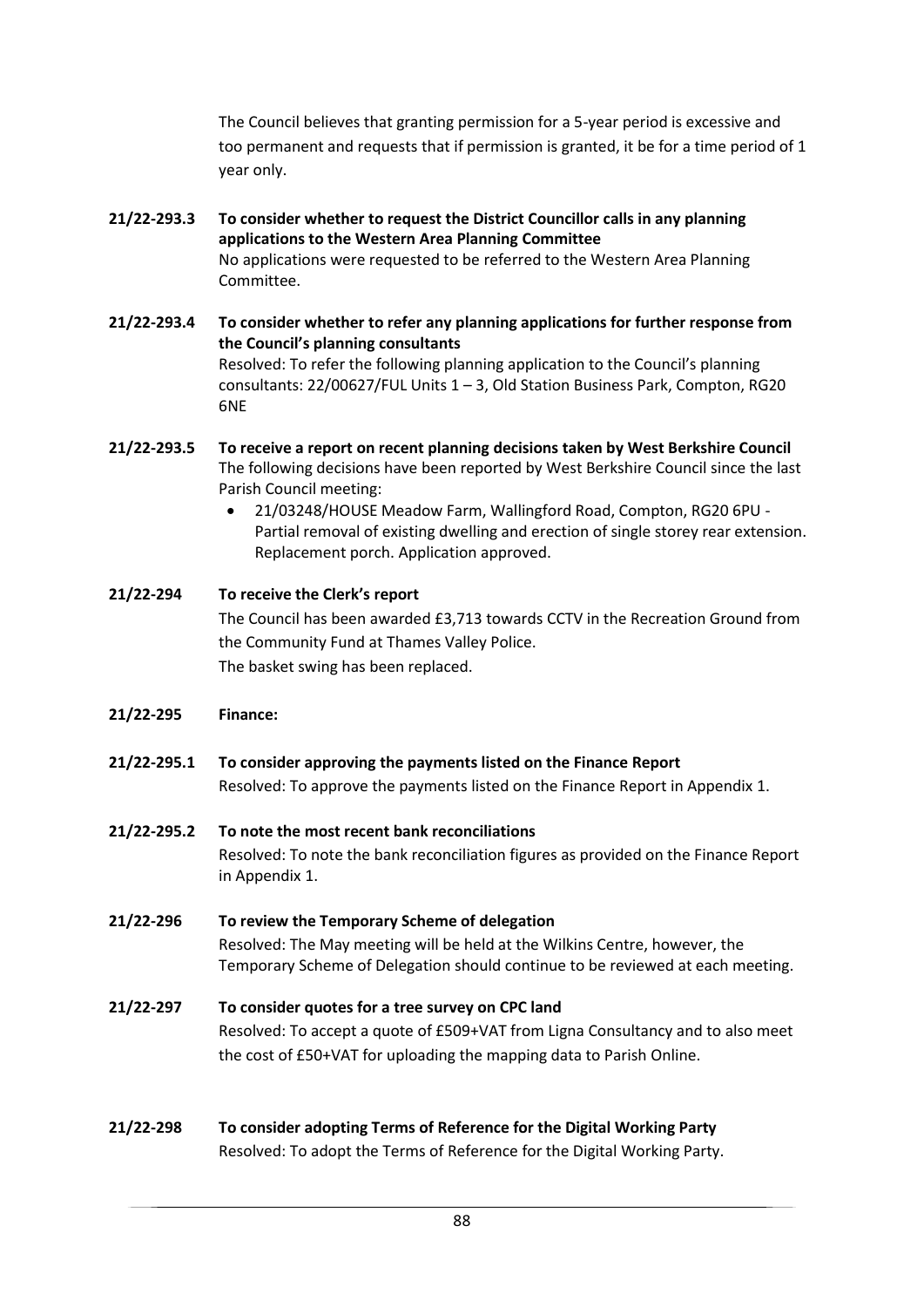## **21/22-299 To discuss the proposed 20mph speed limit**

The Chairman will attempt to arrange a meeting with the Senior Engineer at West Berkshire Council.

- **21/22-300 To consider any actions required related to planning application 20/01336/OUTMAJ Institute For Animal Health, High Street, Compton** The Council's Solicitor has written to the Secretary of State for Levelling Up, Housing and Communities to request he calls this application in as the housing density does not meet the National Planning Policy Framework.
- **21/22-301 To receive an update on vandalism and anti-social behaviour (ASB) in the village** There have been no reports of anti-social behaviour.

## **21/22-302 To receive reports on the following: Rights of Way** The current condition of Byway 2 will be reported to West Berkshire Council.

## **21/22-303 To discuss matters for future consideration and for information**

Thames Water is currently using the Parish Council land at Gordon Crescent. Permission has not been sought from the Parish Council for this. The Clerk was requested to write to Thames Water to ensure they reinstate the land to a good standard when the work is completed.

There being no further business, the meeting was closed at 8:48 pm.

Date and time of next scheduled Full Council Meeting: Monday 4<sup>th</sup> April 2022 at 7 pm.

Chairman: Date: